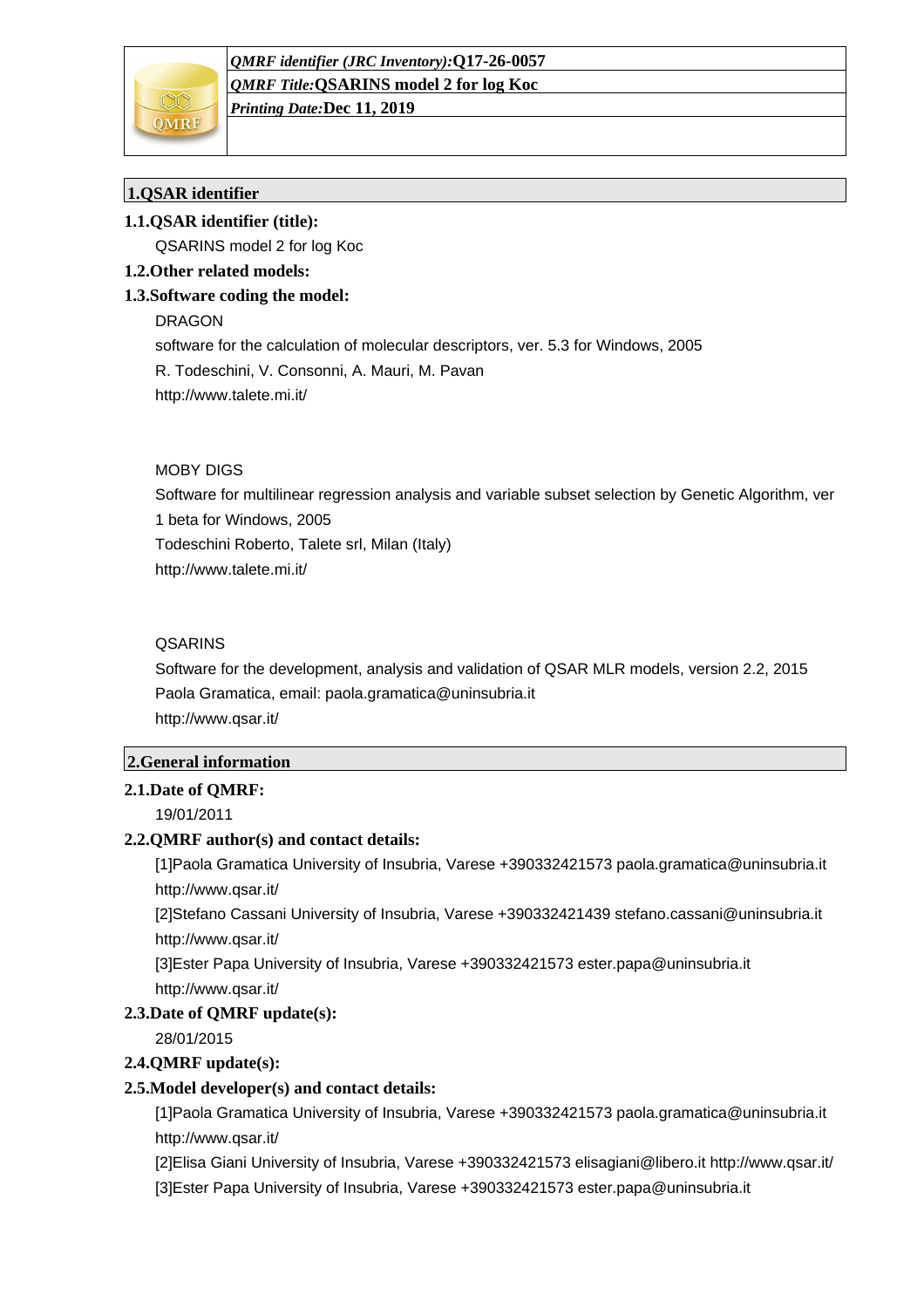http://www.qsar.it/

## **2.6.Date of model development and/or publication:**

2007

## **2.7.Reference(s) to main scientific papers and/or software package:**

[1]Gramatica P, Giani E & Papa E (2007) Statistical external validation and consensus modeling: A QSPR case study for Koc prediction. Journal of Molecular Graphics and Modelling. 25, 755–766. DOI:10.1016/j.jmgm.2006.06.005

[2]HYPERCHEM (2002). Release 7.03 for Windows in: Molecular Modeling System, Hypercube, Inc., Gainesville, FL, USA. http://www.hyper.com/

[3]DRAGON (2005). Software for the calculation of molecular descriptors, Version 5.3 for Windows,

R. Todeschini, V. Consonni, A. Mauri, M. Pavan. http://www.talete.mi.it/

[4]MOBY DIGS (2005). Software for multilinear regression analysis and variable subset selection by genetic algorithm, Version 1 for Windows, Talete srl, Milan, Italy. http://www.talete.mi.it/

## **2.8.Availability of information about the model:**

Non-proprietary. Defined and available algorithm [ref 2; sect 9.2].

Training and prediction sets are available in the Supporting Information

of the related paper [ref 2; sect 9.2], in the attached sdf files in

this QMRF (see Section 9.3) and in the QSARINS database [ref 3,4; sect 9.2].

## **2.9.Availability of another QMRF for exactly the same model:**

None to date.

## **3.Defining the endpoint - OECD Principle 1**

## **3.1.Species:**

## **3.2.Endpoint:**

2.Environmental fate parameters 2.6.Partition coefficient. Organic carbon-sorption partition coefficient (organic carbon; Koc)

## **3.3.Comment on endpoint:**

The soil sorption partition coefficient is expressed as the ratio between chemical concentration in soil and in water, normalized on organic carbon (Koc). This parameter is an indicator of the sorption of chemicals by soils and sediments, thus providing an

estimation of compound mobility and persistence in these compartments.

The Koc experimental data for 643 heterogeneous organic compounds were

collected from literature [ref 5-7; sect 9.2] and compiled into a single dataset.

These three references were not the primary source of the experimental data, but a collection of previous literature data, which were already used to develop published and good-quality QSPR models.

## **3.4.Endpoint units:**

dimensionless

## **3.5.Dependent variable:**

log Koc

- **3.6.Experimental protocol:**
- **3.7.Endpoint data quality and variability:**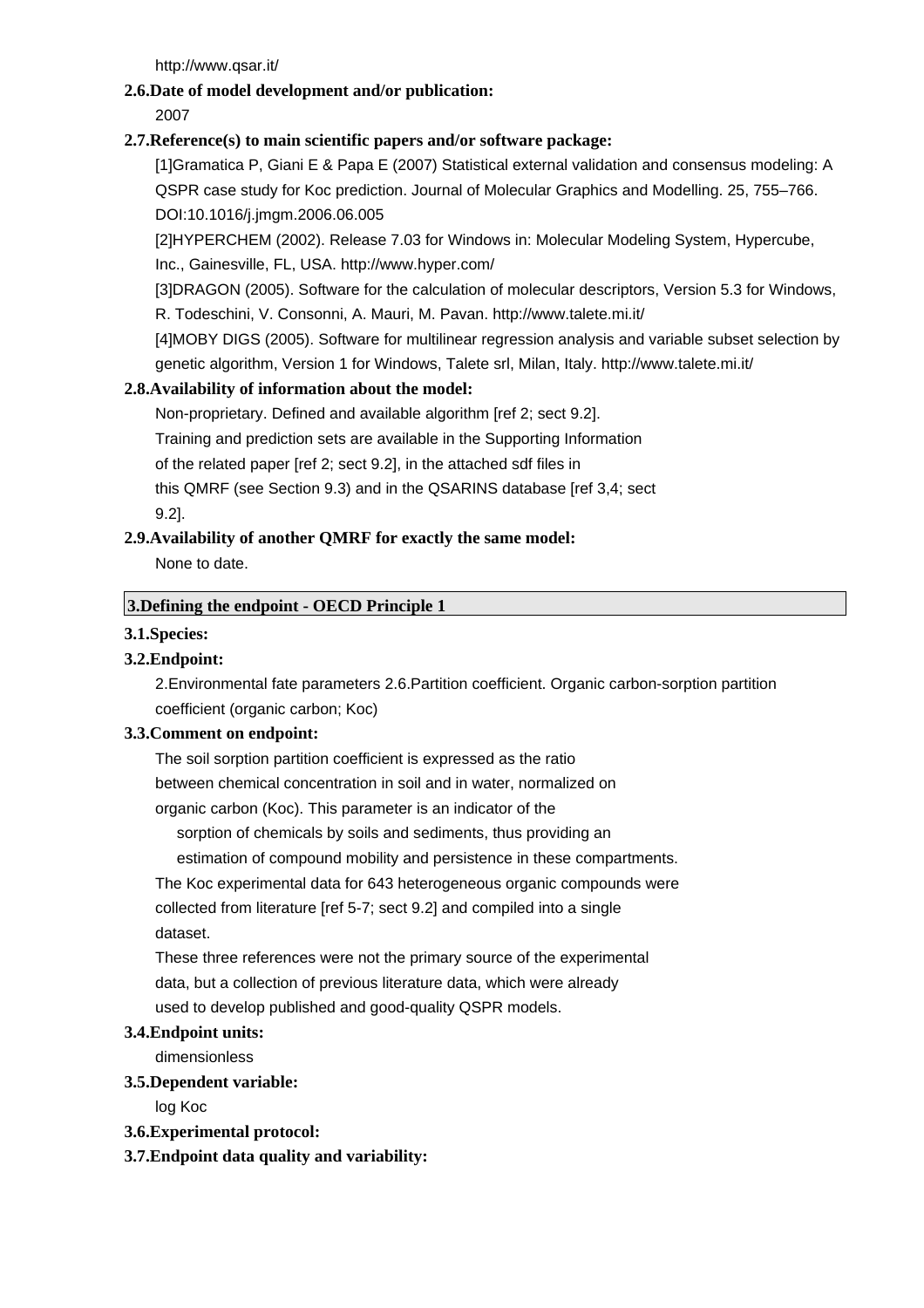Data were taken from various sources and collected into a single large dataset. As stated in section 3.3, we used data already curated and modelled by various authors [ref 5-7; sect 9.2]:. If more than one Koc value was available for a single compound, the median of the values was used.

#### **4.Defining the algorithm - OECD Principle 2**

#### **4.1.Type of model:**

QSPR - Multiple linear regression model (OLS - Ordinary Least Square)

#### **4.2.Explicit algorithm:**

LogKoc model (Split Model)

MLR-OLS method. Model developed on a training set of 93 compounds

LogKoc model (Full Model)

MLR-OLS method. Model developed on all the available experimental data (training set of 643 compounds)

#### GA-OLS

Split Model equation (N. Training set=93): LogKoc = -2.19 ( $\pm$ 0.30) + 2.10 ( $\pm$ 0.14) VED1 - 0.34 ( $\pm$ 0.04) nHAcc - 0.31 (±0.05) MAXDP - 0.33 (±0.12) CIC0 Full Model equation (N. Training set=643): LogKoc =  $-1.92$  ( $\pm 0.11$ ) + 2.07 ( $\pm 0.06$ ) VED1  $- 0.31$  ( $\pm 0.01$ ) nHAcc  $- 0.31$ (±0.02) MAXDP - 0.39 (±0.05) CIC0 The modeling descriptors are: VED1 (eigenvector coefficient sum from distance matrix), nHAcc (number of acceptor atoms for H-bonds), MAXDP (maximal electropological positive variation), CIC0 (complementary information content index (neighbourhood symmetry of 0 order)). See

section 4.3 for a more detailed description of the four modeling descriptors.

#### **4.3.Descriptors in the model:**

[1]VED1 dimensionless eigenvector coefficient sum from distance matrix [8], related to molecular size. Is the most iimportant descriptor in the equation, with a positive sign, highlighting that the bigger compounds are more sorbed than leached

[2]nHAcc dimensionless number of acceptor atoms for H-bonds, related to electronegative atoms of molecules. Represent a way of taking into account the probability of bond formation between chemicals and groundwater: this descriptor is negative in sign (inversely related to logKoc) as high affinity for water precludes soil sorption of the chemicals

[3]MAXDP dimensionless maximal electropological positive variation [1], it takes into account the electronic distribution in the topological graph and is related to molecule electrophilicity. It represent a way of considering the probability of bond formation between chemicals and groundwater: this descriptor is negative in sign (inversely related to logKoc) because high affinity for water precludes soil sorption of the chemicals

[4]CIC0 dimensionless CIC0 dimensionless complementary information content index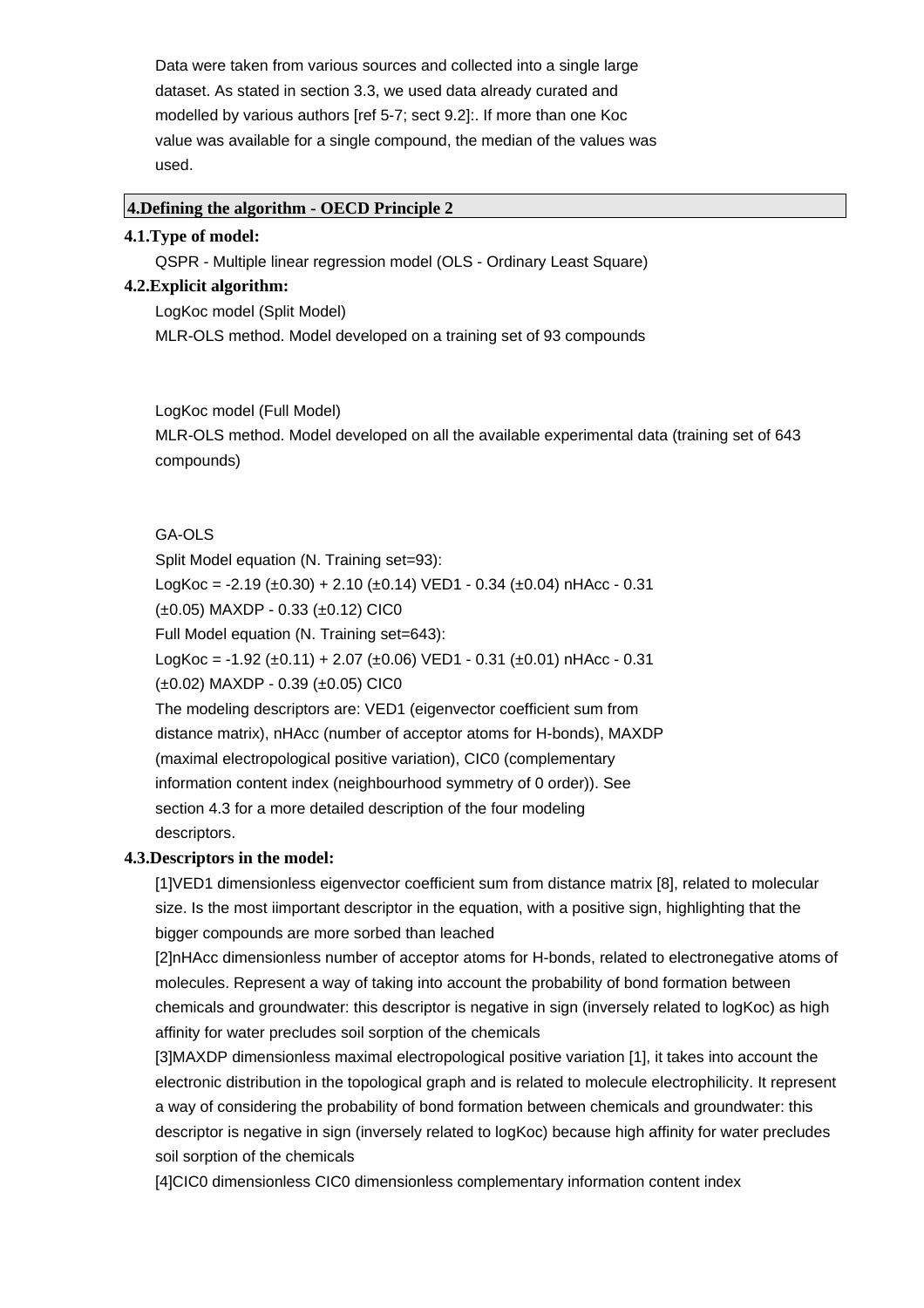(neighbourhood symmetry of 0 order) [ref 9,10; sect 9.2], it is related to molecular size.

#### **4.4.Descriptor selection:**

A total of 1079 molecular descriptors of differing types (0D, 1D, 2D, 3D) were calculated. Constant values and descriptors found to be correlated pairwise were excluded in a pre-reduction step (one of any two descriptors with a correlation greater than 0.97 was removed to reduce redundant information), and a final set of 479 molecular descriptors were used as input variables for variable subset selection by genetic algorithm (GA-VSS).

The models were initially developed by the all-subset-procedure until two variable models were obtained. Then the GA was applied in order to explore new combinations of variables, selecting the variables by a mechanism of reproduction/mutation. The optimized parameter used was the cross-validated correlation coefficient R2CVor Q2LOO(leave-one-out). The GA-VSS, by Ordinary Least Squares regression (OLS), included in MOBYDIGS (and now reproduced in QSARINS [ref 4,5; sect 9.2]), was applied to select only the best combination of descriptors from the input pool: 4 descriptors selected from 479.

#### **4.5.Algorithm and descriptor generation:**

Multiple Linear Regression OLS method was applied to generate the model using the molecular descriptors calculated by the DRAGON software. Descriptors were generated with DRAGON 5.3 from HYPERCHEM 7.03 optimized structures (\*.hin files). Any user can re-derive the model calculating molecular descriptors with the DRAGON software (also from SMILES strings) and applying the given equation.

## **4.6.Software name and version for descriptor generation:**

DRAGON (2005, version 5.3 for Windows)

Chemical structures, drawn with HyperChem 7.03 and used as input file (\*.hin) for DRAGON 5.3, energy minimised using MM+ procedure. These structures are available in QSARINS (QSARINS-Chem module[ref 4; sect 9.2] enabling an end user to regenerate the descriptors for a new compound

Prof. R.Todeschini - distributed by Talete srl, via Pisani 13, 20124 Milano, Italy http://www.talete.mi.it/

#### **4.7.Chemicals/Descriptors ratio:**

Split Model: 23.25 (93 chemicals / 4 descriptors) Full Model: 160.75 (643 chemicals / 4 descriptors)

#### **5.Defining the applicability domain - OECD Principle 3**

#### **5.1.Description of the applicability domain of the model:**

The applicability domain of the model was verified by the leverage approach and fixed boundaries were used to define both structural and response outliers (see section 5.4). The plot of leverages (hat diagonals) versus standardised residuals, i.e. the Williams plot, verified the presence of response outliers (i.e. compounds with cross-validated standardized residuals greater than three standard deviation units) and chemicals very structurally influential in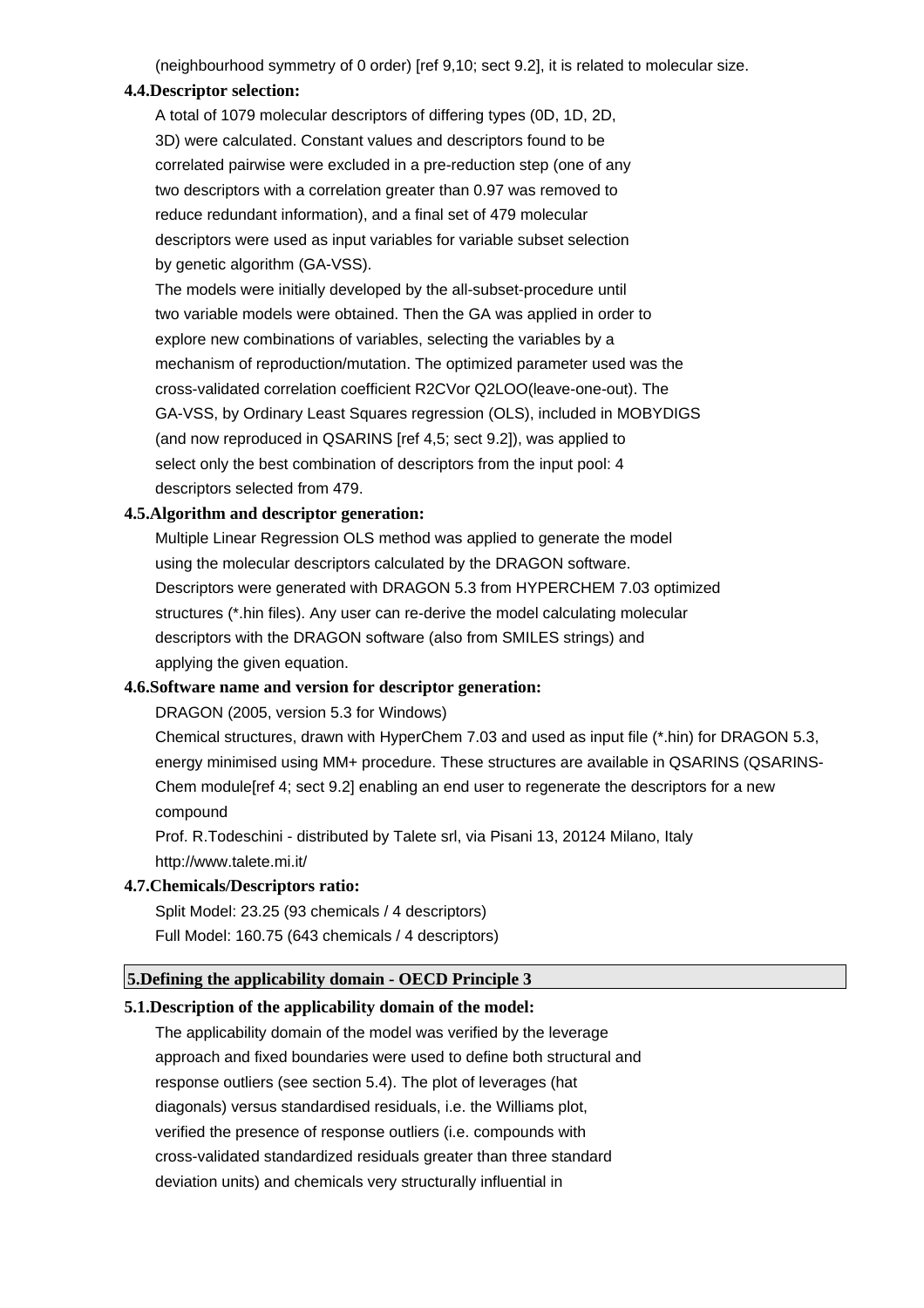determining model parameters (i.e. compounds with a leverage value (h) greater than 3p'/n (h\*), where p' is the number of model variables plus one, and n is the number of the objects used to calculate the model). For new compounds without experimental data, leverage can be used as a quantitative measure for evaluating the degree of extrapolation: for compounds with a high leverage value ( $h > h^*$ ), that are structural outliers, predictions should be considered less reliable. In QSARINS the Insubria graph allows to identify for which chemicals the predictions are interor extrapolated by the model. Response and descriptor space: Range of experimental LogKoc values: -0.31 - 6.33. Range of descriptors values: VED1: 1.414 - 5.646; nHAcc: 0 - 11; MAXDP: 0 - 6.199; CIC0: 0.4 - 4.89.

#### **5.2.Method used to assess the applicability domain:**

As stated in section 5.1, the structural applicability domain of the model was assessed by the leverage approach, providing a cut-off hat value (h\*=0.023).

HAT values are calculated as the diagonal elements of the HAT matrix: H  $= X(X^{T}X)^{-1}X^{T}$ 

# **5.3.Software name and version for applicability domain assessment:**

**QSARINS** 

AD re-verified with QSARINS, software for the development, analysis and validation of QSAR MLR models, ver. 2.2, 2015

Paola Gramatica, email: paola.gramatica@uninsubria.it

http://www.qsar.it/

## **5.4.Limits of applicability:**

## **SPLIT Model Domain**

Outliers for structure, hat value > 0.16 (h\*): chlordecone (258),

metasulfron methyl (628), thiameturon methyl (637).

Outliers for the response,standardised residuals > 3 standard

deviation units:methylurea (330), 2,3,5-trimethylphenol (358),

benfluralin (408), 2,6-dichlorobenzamide (427),

2,6-dinitro-n-propyltrifluoro-p-toluidine (432), toxaphene (499),

dinitramine (556), and oxyfluoren (591) in the training set; trifluralin

(394) in the prediction set.

## **FULL Model Domain:**

Outliers for structure, hat value > 0.023 (h\*): metasulfron methyl (628), thiameturon methyl (637).

Outliers for the response, standardised residuals > 3

standard deviation units: 2,3,5-trimethylphenol (358),

2,6-dichlorobenzamide (427) and toxaphene (499).

## **6.Internal validation - OECD Principle 4**

## **6.1.Availability of the training set:**

Yes

**6.2.Available information for the training set:**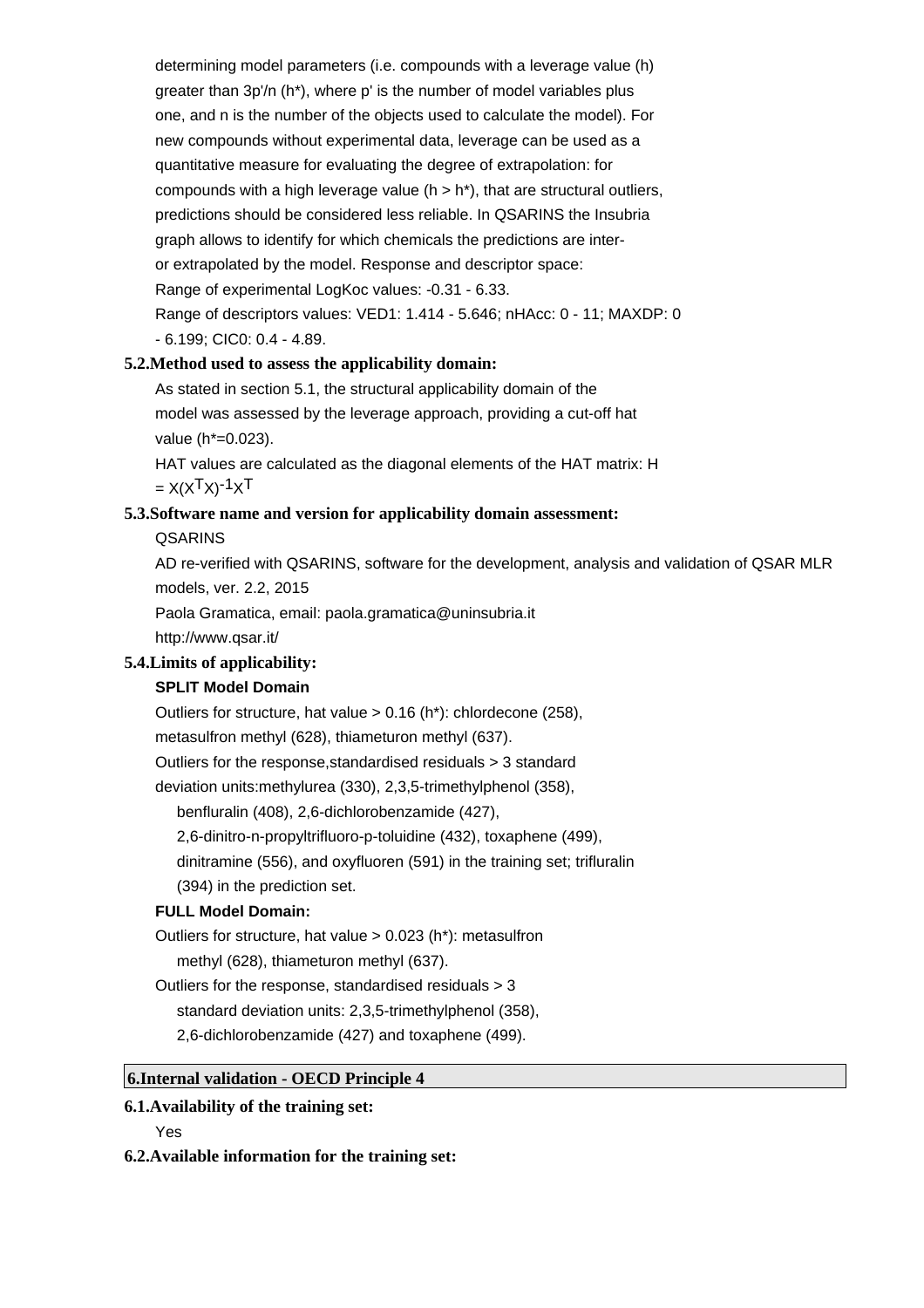CAS RN: Yes Chemical Name: Yes Smiles: Yes Formula: Yes INChI: No MOL file: No

## **6.3.Data for each descriptor variable for the training set:** All

## **6.4.Data for the dependent variable for the training set:** All

## **6.5.Other information about the training set:**

The training set of the Split Model consists of 93 organic compounds, with a highly heterogeneous chemical space; in fact the compounds include almost all the principal functional groups. The chemicals are mainly pesticides, but also various organic pollutants are present. In addition the set has a very large range of logKoc values: -0.31 to 6.02. Training and prediction set are structurally balanced, being the splitting based on the structural similarity analysis, performed with Kohonen artificial neural network (K-ANN, or Self Organizing Maps, SOM) method included in KOALA software (Rel. 1.0 for Windows, 2001. R.Todeschini, V. Consonni, A. Mauri, Milan, Italy).

#### **6.6.Pre-processing of data before modelling:**

Transformation of Koc into logarithmic units (log Koc). If more than one value was available for a single compound, the average of the values was used.

Only processed data are given.

#### **6.7.Statistics for goodness-of-fit:**

Split model (N Training = 93):  $R^2$  = 0.82

- $s = 0.539$
- $F = 98.99$

 $RMSE = 0.523$ 

**6.8.Robustness - Statistics obtained by leave-one-out cross-validation:** Split model (N Training =  $93$ ):  $Q^2$ LOO= 0.80

#### **6.9.Robustness - Statistics obtained by leave-many-out cross-validation:**

Q2LMO was not calculated, since we calculated Q2BOOT (see 6.11).

## **6.10.Robustness - Statistics obtained by Y-scrambling:**

```
R^2Y-SC= 4.32
```
 $Q^2$  $Y$ -SC= 3.36.

The low values of Y-scrambled  $R^2$ and Q<sup>2</sup>mean

that the proposed model is not given by chance

#### **6.11.Robustness - Statistics obtained by bootstrap:**

Q<sup>2</sup>воот= 0.79.

The high value of Q<sup>2</sup>BOOT means that the model is robust and stable.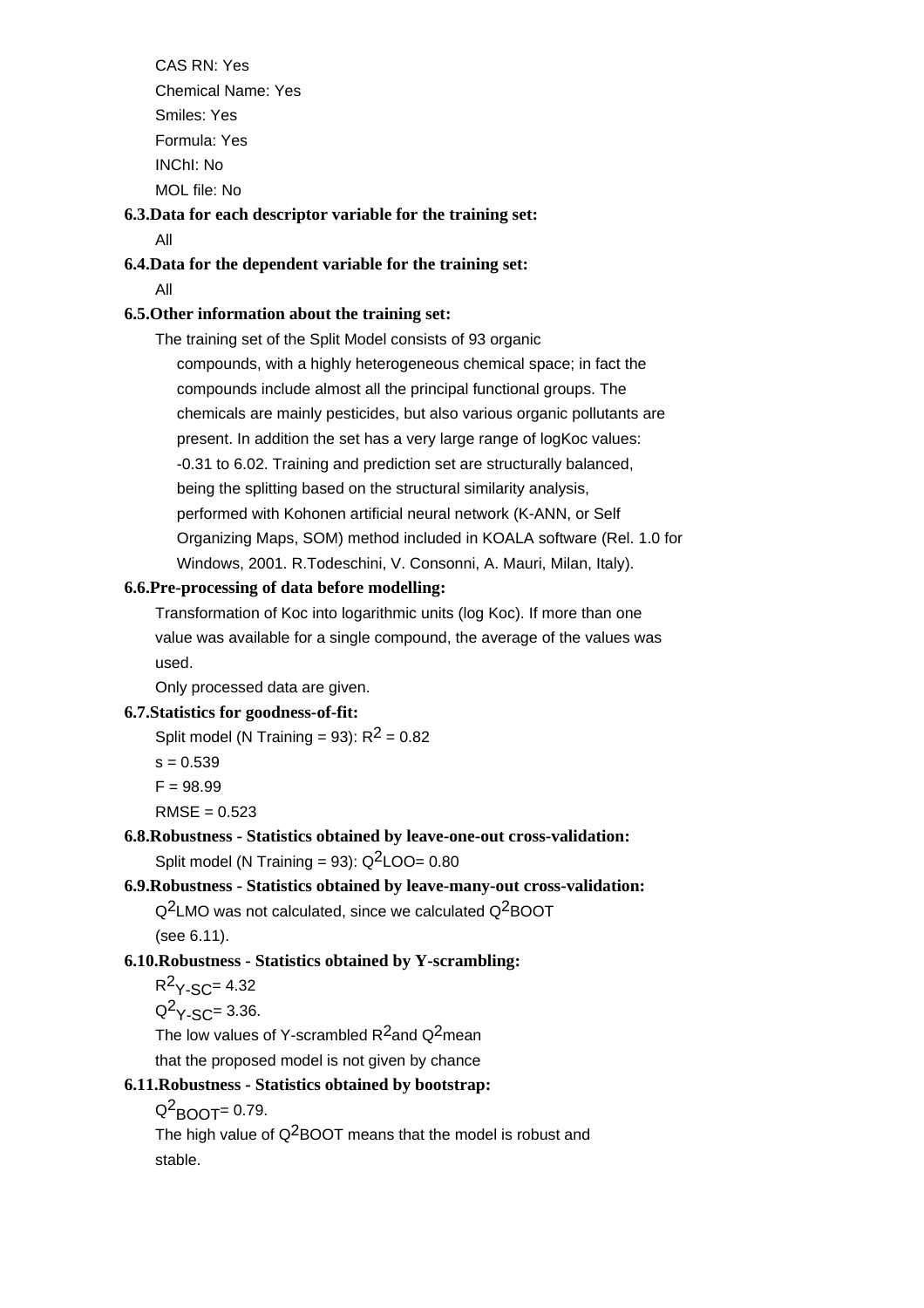#### **6.12.Robustness - Statistics obtained by other methods:**

No information available.

#### **7.External validation - OECD Principle 4**

## **7.1.Availability of the external validation set:**

#### Yes

## **7.2.Available information for the external validation set:**

CAS RN: Yes Chemical Name: Yes Smiles: Yes Formula: Yes INChI: No MOL file: No

# **7.3.Data for each descriptor variable for the external validation set:**

#### All

## **7.4.Data for the dependent variable for the external validation set:** All

#### **7.5.Other information about the external validation set:**

The external validation set ("prediction set") consists of 550 heterogeneous organic compounds with a range of logKoc values from 0 to 6.33. The training and prediction sets are structurally balanced, since the splitting was based on a structural similarity analysis performed by SOM (as stated in section 6.5).

#### **7.6.Experimental design of test set:**

The splitting of the original data set (643 compounds) into a training set of 93 compounds and a prediction set of 550 compounds was realized by Kohonen artificial neural network (K-ANN or Self Organizing Maps, SOM), using the software KOALA (as reported in sections 6.5 and 7.5). Through its clustering capabilities, SOM ensures that both sets are homogeneously distributed within the entire area of the descriptor space; in this case the chemicals in both sets, selected to maximize the coverage of the descriptor space (i.e. representativity), represent the structural variety of the studied data set in a balanced way. The selected training chemicals are those with the minimal distance from the centroid of each cell in the top map. In this case, the representative points of the prediction set are close (in the same cell of the top map) to representative points of the training set in the multidimensional structural descriptor space [ref 11; sect 9.2].

#### **7.7.Predictivity - Statistics obtained by external validation:**

 $Q^2$ ext-F1[ref 12; sect 9.2] = 78.11

 $Q^2$ ext-F2[ref 13; sect 9.2] = 77.96  $Q^2$ ext-F3[ref 14; sect 9.2] = 79.31  $RMSE = 0.56$ CCC [ref 15,16; sect 9.2]= 88.33 The high values of external Q2, calculated in different ways (see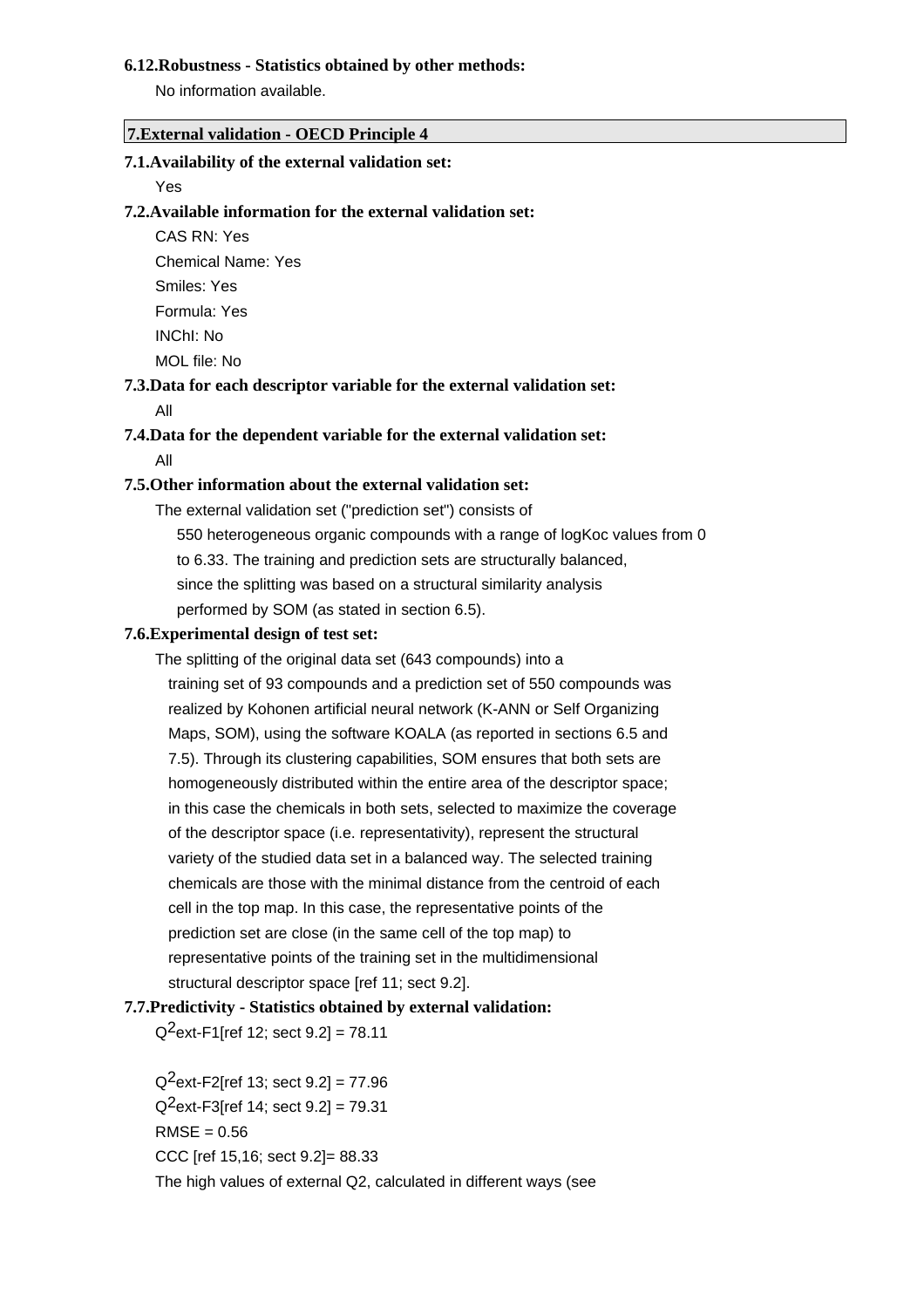references for more details), and CCC, show that the proposed model is predictive for new chemicals. In fact, the model shows good results when applied to the chemicals never seen during the model development (chemicals in the prediction set).

#### **7.8.Predictivity - Assessment of the external validation set:**

The validation set (prediction set) is large: in fact it is rare in QSAR modeling that an original data set of 643 chemicals is split in such a way: only 93 for training (to find the best modeling descriptors) and 550 for verify the predictivity on chemicals not used in model development. The splitting methodology, based on similarity analysis (explained in section 7.6), allows for the selection of a meaningful training set and a representative prediction set. Training and prediction set are balanced according to both structure and response. In particular, for response the range of logKoc values are [-0.31 - 6.02] and [0 - 6.33] respectively for training and prediction set. In particular, regarding the structural representativity of training and prediction set, the range of descriptor values are as follows: VED1: training set [1.414 - 5.312], prediction set [1.414 - 5.646] nHAcc: training set [0 - 11], prediction set [0 - 11] MAXDP: training set [0.083 - 5.57], prediction set [0 - 6.199] CIC0: training set [0.4 - 4.810], prediction set [0.4 - 4.891] The applicability domain of the model on the prediction set was verified by the Williams plot: 8 compounds out of 550 of the prediction set are outliers for the response (not well predicted) and only 2 are structural outliers (extrapolated, even if, in this case, verified as good predictions). These results are indicative of the large applicability domain of the proposed model.

#### **7.9.Comments on the external validation of the model:**

In addition, to verify the external predictivity of the model, the experimental data set of 643 compounds was split into three different sets:

(a) a prediction set of 160 chemicals (25% of the total set), selected by activity sampling from the data set ordered by the response value, taking every fourth chemical from the set (splitting by ordered response);

(b) a training set of 307 chemicals on which to redevelop the model, selected by SOM (300 epochs, 10 x 10 map) (48% of the total set); (c) a prediction set of 176 chemicals selected by SOM (27% of the total set).

Also redeveloping the model on the wider training set (b), the variables selected by GA in the best OLS model are VED1, nHAcc, MAXDP and CIC0. The model, validated with the two prediction sets (a, c), has good performances both in fitting and predicitvity (R<sup>2</sup>=0.78, Q<sup>2</sup>LOO=0.78,  $R^2$ <sub>pred (a)</sub>=0.77,  $R^2$ <sub>pred (c)</sub>=0.82).

Good and externally predictive models are also obtained on the same variables even if scrambling is performed between the training and the different prediction sets.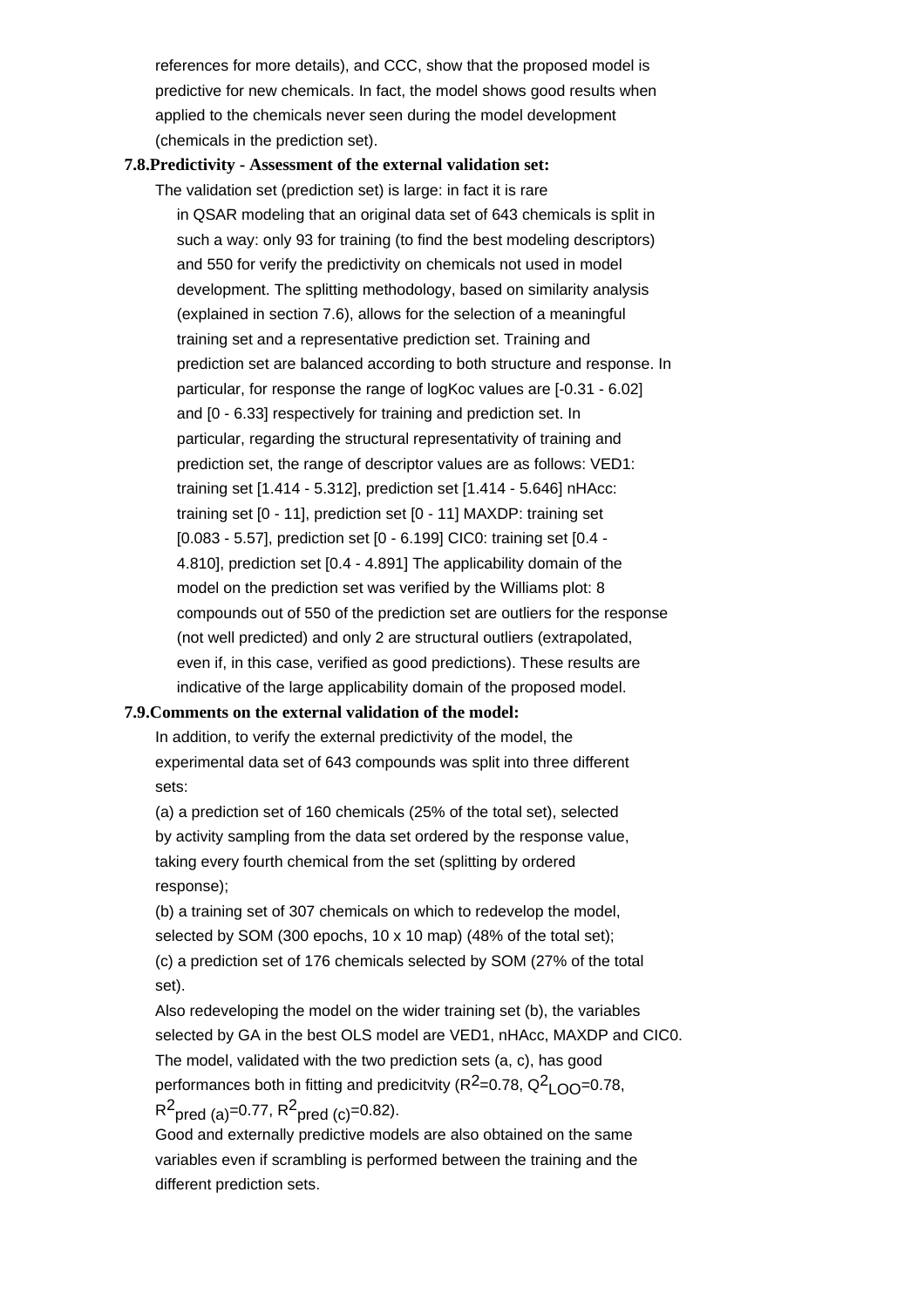#### **8.Providing a mechanistic interpretation - OECD Principle 5**

#### **8.1.Mechanistic basis of the model:**

The model was developed by statistical approach. No mechanistic basis for this physico-chemical property was set a priori, but a mechanistic interpretation of molecular descriptors was provided a posteriori (see 8.2).

#### **8.2.A priori or a posteriori mechanistic interpretation:**

A posteriori mechanistic interpretation of molecular descriptors (ordered by importance, according to the standardized coefficient values): VED1: eigenvector coefficient sum from distance matrix, encoding the 2D molecular dimension (most important descriptor). nHAcc: number of acceptor atoms for H-bonds. MAXDP: the maximal electropological positive variation. CIC0: a complementary information content index (neighbourhood symmetry of 0 order), related to the differences in the atomic distribution. The nHAcc descriptor, which is related to electronegative atoms of molecules, and MAXDP, related to molecule electrophilicity, represent different ways of taking into account the probability of bond formation between chemicals and groundwater: as expected, these descriptorsare

 negative in sign (inversely related to logKoc) as high affinity for water precludes soil sorption of the chemicals. The other two descriptors (VED1 and CIC0) are related to molecular size, but their relevance is very different: the more important VED1 has a positive sign, highlighting that the bigger compounds are more sorbed than leached, the less relevant descriptor CIC0 is probably useful only to improve model quality in order to adapt some particular chemicals.

## **8.3.Other information about the mechanistic interpretation:**

No information available.

#### **9.Miscellaneous information**

#### **9.1.Comments:**

- Given the results of the external validation, this model has a large applicability domain and therefore unsuccessful applications are probably very reduced. Anyhow, the check of outliers by the Williams plot and the Insubria graph for chemicals without experimental data (see section 5.1) will allow to verify the model applicability. As for all our models, to predict logKoc for new chemicals without
- experimental data, it is suggested to apply the equation of the **Full Model**, developed on all the available chemicals (N=643).
- The equation (reported also in section 4.2) and the statistical parameters of the full model are:

LogKoc = -1.92 (±0.11) + 2.07 (±0.06) VED1 - 0.31 (±0.01) nHAcc -

0.31 ( $\pm$ 0.02) MAXDP - 0.39 ( $\pm$ 0.05) CIC0

N = 643; R <sup>2</sup> = 0.79; Q <sup>2</sup> = 0.79; Q <sup>2</sup> BOOT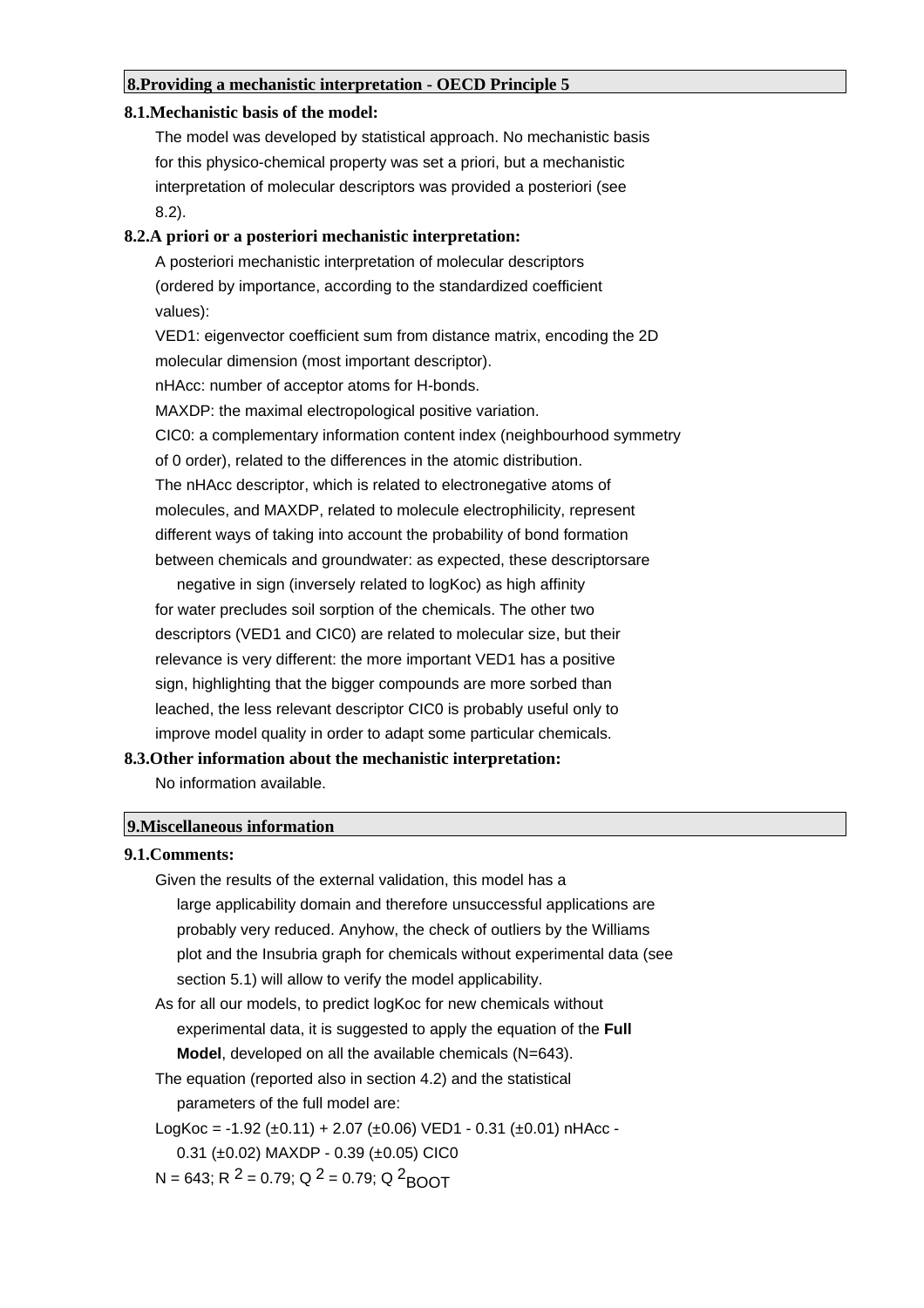= 0.79; s = 0.547; RMSE = 0.545; RMSE  $\overline{LO}$  = 0.550 All the modelling descriptors were verified, and reproducible, in

the free on-line version of the DRAGON software

(http://www.vcclab.org/lab/edragon/).

In addition, a **Consensus model**, calculated by averaging the predicted values from the best 10 individual models (N  $_{TR}=93$ ,  $N = 505$ ), was also developed and proposed in the paper [ref 2; sect 9.2]

Fitting ( $R^2$  = 0.82) and predictive ability (verified by

 $R^2$ ext = 0.80) for the Consensus model are better than for any individual model. Finally, our models were compared with the EPI Suite model for Koc (KOCWIN), characterized by lower values of  $R^2$  (0.78) and higher RMSE for the prediction set chemicals (0.635). Comparing the residuals between the experimental and predicted logKoc values, our model showed better results if compared to KOCWIN, with lower mean and maximum residuals, and lower number of chemicals with residual > 1.5 (See Tables 2 and 4 the paper [ref 2; sect 9.2]).

## **9.2.Bibliography:**

[1]Gramatica P, Corradi M & Consonni V (2000). Modelling and prediction of soil sorption coefficients of non- ionic organic pesticides by molecular descriptors. Chemosphere 41, 763–777. DOI:10.1016/S0045-6535(99)00463-4

[2]Gramatica P, Giani E & Papa E (2007). Statistical external validation and consensus modeling: A QSPR case study for Koc prediction. Journal of Molecular Graphics and Modelling 25, 755-766. DOI:10.1016/j.jmgm.2006.06.005

[3]Gramatica P et al (2013). QSARINS: A new software for the development, analysis and validation of QSAR MLR models. Journal of Computational Chemistry (Software News and Updates) 34 (24), 2121-2132. DOI:10.1002/jcc.23361

[4]Gramatica P et al (2014). QSARINS-chem: Insubria datasets and new QSAR/QSPR models for environmental pollutants in QSARINS. Journal of Computational Chemistry (Software News and Updates) 35 (13), 1036-1044. DOI: DOI:10.1002/jcc.23576

[5]Sabljic A, Gusten H, Verhaar H & Hermens J (1995). QSAR modeling of soil sorption. Improvements and systematics of log Koc vs. log Kow correlations. Chemosphere 31, 4489–4514. DOI:10.1016/0045-6535(95)00327-5

[6]Tao S, Piao H, Dawson R, Lu X & Hu H (1999). Estimation of organic carbon normalized sorption coefficient (KOC) for soils using the fragment constant method. Environmental Science & Technology 33, 2719–2725. DOI:10.1021/es980833d

[7]Huuskonen J (2003). Prediction of soil sorption coefficient of a diverse set of organic chemicals from molecular structure. Journal of Chemical Information and Computer Sciences 43, 1457–1462. DOI:10.1021/ci020342j

[8]Balaban AT, Ciubotariu D & Medeleanu M (1991). Topological indices and real number vertex invariants based on graph eigenvalues or eigenvectors. Journal of Chemical Information and Computer Sciences 31, 517–523. url not available

[9]Bonchev D (1983). Information Theoretic Indices for Characterization of Chemical Structures. , RSP/Wiley, Chichetser (UK). url not available

[10]Magnuson VR, Harriss DK & Basak SC (1983). Studies in Physical and Theoretical Chemistry. Elsevier, Amsterdam, The Netherlands, in King RB (Ed.), 178–191. url not available